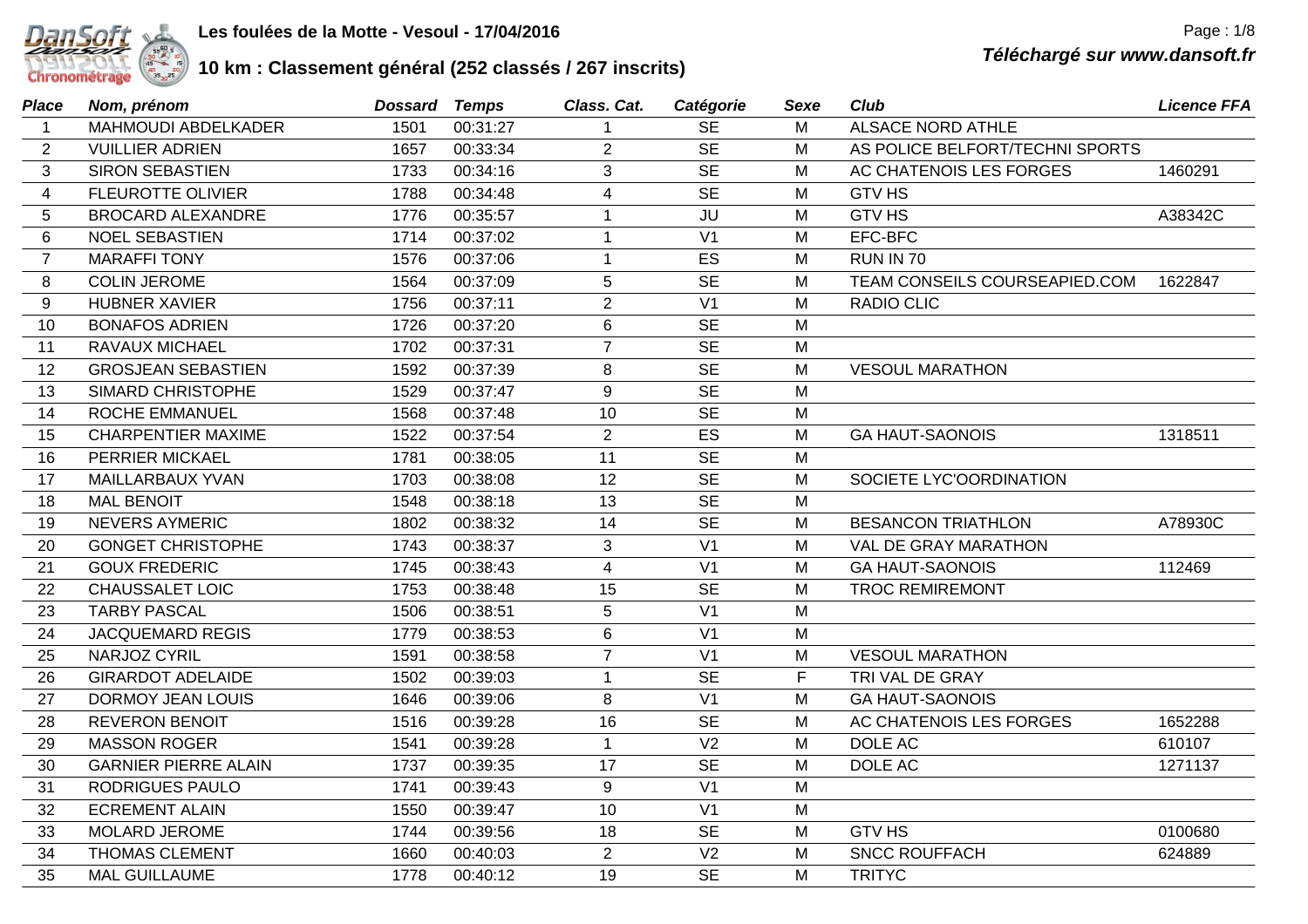| anson                |  |
|----------------------|--|
| <b>Chronométrage</b> |  |

| Place | Nom, prénom                | Dossard Temps |          | Class. Cat.    | Catégorie      | <b>Sexe</b> | Club                   | <b>Licence FFA</b> |
|-------|----------------------------|---------------|----------|----------------|----------------|-------------|------------------------|--------------------|
| 36    | <b>KREBS DIDIER</b>        | 1659          | 00:40:19 | 11             | V <sub>1</sub> | м           |                        |                    |
| 37    | LUIS JOSE                  | 1554          | 00:40:19 | 3              | V <sub>2</sub> | M           | <b>ASPSAV</b>          |                    |
| 38    | <b>JACOB BORIS</b>         | 1553          | 00:40:28 | 20             | <b>SE</b>      | М           |                        |                    |
| 39    | HUBNER DELPHINE            | 1755          | 00:40:29 | $\overline{2}$ | <b>SE</b>      | F           |                        |                    |
| 40    | <b>VAGNEZ LOIC</b>         | 1593          | 00:40:35 | 21             | <b>SE</b>      | M           | <b>VESOUL MARATHON</b> |                    |
| 41    | <b>MARTEAUX JEAN</b>       | 1613          | 00:40:41 | 22             | <b>SE</b>      | M           |                        |                    |
| 42    | <b>BOUVRAT STEPHANE</b>    | 1504          | 00:40:44 | 12             | V <sub>1</sub> | M           |                        |                    |
| 43    | <b>NEGRI JEAN JACQUES</b>  | 1782          | 00:40:46 | $\mathbf{1}$   | V <sub>3</sub> | M           | <b>GA HAUT-SAONOIS</b> |                    |
| 44    | <b>VINCENT EMILIEN</b>     | 1735          | 00:40:49 | 23             | <b>SE</b>      | M           |                        |                    |
| 45    | <b>BUHLER PAUL</b>         | 1713          | 00:40:55 | 24             | <b>SE</b>      | M           |                        |                    |
| 46    | <b>SANTOS THIBAULT</b>     | 1535          | 00:41:00 | $\overline{2}$ | JU             | M           |                        |                    |
| 47    | <b>TARDY YANNICK</b>       | 1594          | 00:41:05 | 25             | <b>SE</b>      | M           | <b>VESOUL MARATHON</b> |                    |
| 48    | <b>GUILLAUMOT MATHILDE</b> | 1658          | 00:41:08 | $\mathbf{1}$   | ES             | F           |                        |                    |
| 49    | <b>GARREC SEBASTIEN</b>    | 1798          | 00:41:10 | 13             | V <sub>1</sub> | M           |                        |                    |
| 50    | <b>BAGUE DIDIER</b>        | 1567          | 00:41:12 | $\overline{4}$ | V <sub>2</sub> | M           | VAL DE GRAY TRIATHLON  |                    |
| 51    | <b>GEORGES EMMANUEL</b>    | 1653          | 00:41:17 | 14             | V <sub>1</sub> | M           |                        |                    |
| 52    | <b>CHEVILLARD STEPHANE</b> | 1537          | 00:41:40 | 15             | V <sub>1</sub> | M           |                        |                    |
| 53    | <b>BAZAILLE STEVE</b>      | 1780          | 00:41:44 | 26             | <b>SE</b>      | M           |                        |                    |
| 54    | <b>DONVAL FLORIAN</b>      | 1531          | 00:42:00 | 27             | <b>SE</b>      | M           |                        |                    |
| 55    | <b>HOUTTEMENT SYLVAIN</b>  | 1709          | 00:42:04 | 16             | V <sub>1</sub> | M           |                        |                    |
| 56    | <b>DENIZOT JORIS</b>       | 1614          | 00:42:19 | 3              | ES             | M           |                        |                    |
| 57    | <b>DUDNIK LAURENT</b>      | 1750          | 00:42:26 | 5              | V <sub>2</sub> | M           |                        |                    |
| 58    | ROUSSEL VALENTIN           | 1738          | 00:42:34 | 28             | <b>SE</b>      | M           |                        |                    |
| 59    | <b>GAILLOT MICKAEL</b>     | 1551          | 00:42:35 | 29             | <b>SE</b>      | M           |                        |                    |
| 60    | <b>BRASLERET FABRICE</b>   | 1639          | 00:42:37 | 17             | V <sub>1</sub> | M           |                        |                    |
| 61    | <b>BEAUFOUR JONATHAN</b>   | 1775          | 00:42:39 | 30             | <b>SE</b>      | M           |                        |                    |
| 62    | LAURENCOT JEAN PHILIPPE    | 1511          | 00:42:46 | 18             | V <sub>1</sub> | M           |                        |                    |
| 63    | <b>RAIBAUT JEROME</b>      | 1783          | 00:42:47 | 19             | V <sub>1</sub> | M           |                        |                    |
| 64    | ROUALDES MATTHIEU          | 1648          | 00:42:54 | 31             | <b>SE</b>      | M           |                        |                    |
| 65    | <b>GAZILLOT FABIEN</b>     | 1558          | 00:43:01 | 32             | <b>SE</b>      | M           | <b>ASPSAV</b>          |                    |
| 66    | PETITJEAN DAVID            | 1562          | 00:43:06 | 20             | V <sub>1</sub> | M           | <b>GA HAUT-SAONOIS</b> |                    |
| 67    | <b>VALY ELIE</b>           | 1560          | 00:43:12 | 21             | V <sub>1</sub> | M           |                        |                    |
| 68    | <b>BRULET ERIC</b>         | 1542          | 00:43:21 | 6              | V <sub>2</sub> | M           |                        |                    |
| 69    | <b>BARISIEN ALAIN</b>      | 1628          | 00:43:31 | 33             | <b>SE</b>      | M           |                        |                    |
| 70    | <b>OLIVIER CHRISTOPHE</b>  | 1643          | 00:43:42 | 22             | V <sub>1</sub> | M           |                        |                    |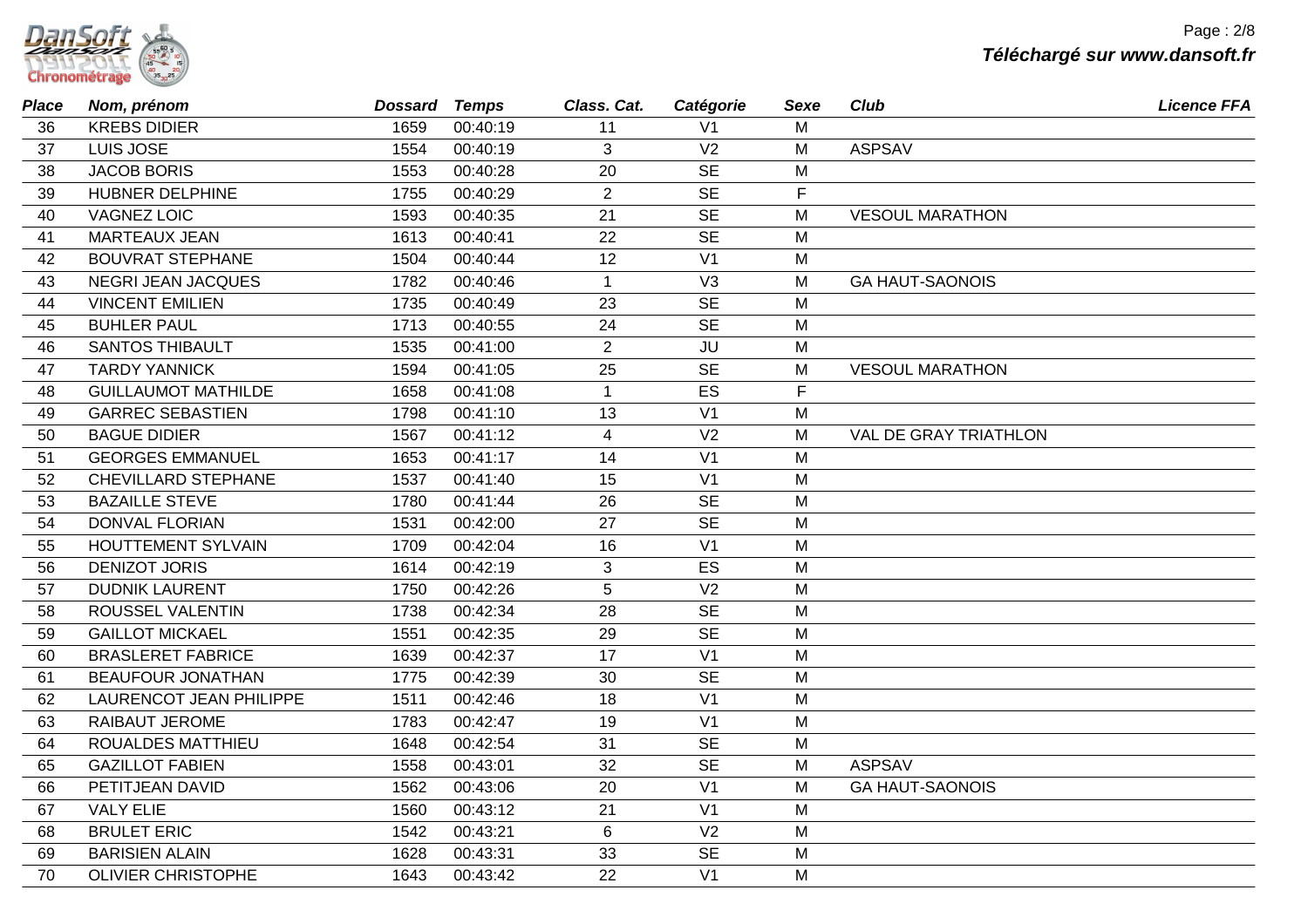| umsort               |  |
|----------------------|--|
| <b>Chronométrage</b> |  |

| <b>Place</b> | Nom, prénom                | Dossard Temps |          | Class. Cat.    | Catégorie      | Sexe         | <b>Club</b>            | <b>Licence FFA</b> |
|--------------|----------------------------|---------------|----------|----------------|----------------|--------------|------------------------|--------------------|
| 71           | <b>COLLE CEDRIC</b>        | 1654          | 00:43:44 | 34             | <b>SE</b>      | M            |                        |                    |
| 72           | <b>GONET FLORENT</b>       | 1631          | 00:43:48 | 23             | V <sub>1</sub> | M            |                        |                    |
| 73           | <b>MARTIN REMI</b>         | 1777          | 00:43:49 | 35             | <b>SE</b>      | M            | RADIO CLIC             |                    |
| 74           | <b>JOFFRIN HENRI</b>       | 1583          | 00:43:54 | $\overline{2}$ | V <sub>3</sub> | M            | <b>VESOUL MARATHON</b> |                    |
| 75           | <b>GIRARDIN RANDY</b>      | 1649          | 00:44:00 | $\mathbf{1}$   | CA             | M            | <b>CAHM</b>            |                    |
| 76           | <b>WOJTCZAK MICHAEL</b>    | 1573          | 00:44:01 | 24             | V <sub>1</sub> | M            |                        |                    |
| 77           | <b>FRANCOIS MAXIME</b>     | 1524          | 00:44:05 | 36             | <b>SE</b>      | M            |                        |                    |
| 78           | <b>VINCENT JEROME</b>      | 1736          | 00:44:08 | 37             | <b>SE</b>      | M            |                        |                    |
| 79           | <b>CALLEY HERVE</b>        | 1720          | 00:44:14 | 25             | V <sub>1</sub> | M            |                        |                    |
| 80           | <b>BICHET MARCEL</b>       | 1754          | 00:44:22 | $\overline{7}$ | V <sub>2</sub> | M            |                        |                    |
| 81           | <b>LAKARD BORIS</b>        | 1523          | 00:44:26 | 26             | V <sub>1</sub> | M            |                        |                    |
| 82           | <b>DANIEL CHRISTOPHE</b>   | 1615          | 00:44:40 | 27             | V <sub>1</sub> | M            |                        |                    |
| 83           | <b>SEGUIN PAUL</b>         | 1645          | 00:44:41 | 28             | V <sub>1</sub> | M            | POLUX TEAM             |                    |
| 84           | <b>DUPASQUIER JULIEN</b>   | 1552          | 00:44:47 | 38             | <b>SE</b>      | M            | <b>ASPSAV</b>          |                    |
| 85           | <b>CORTI JEAN</b>          | 1751          | 00:44:54 | $\mathbf{3}$   | V3             | M            |                        |                    |
| 86           | ORSERO DAVID               | 1619          | 00:44:57 | 29             | V <sub>1</sub> | M            |                        |                    |
| 87           | <b>COULON AURELIEN</b>     | 1632          | 00:45:03 | 39             | <b>SE</b>      | M            |                        |                    |
| 88           | <b>REMY FLORENT</b>        | 1757          | 00:45:18 | 40             | <b>SE</b>      | M            |                        |                    |
| 89           | PETERHANSEL ALAIN          | 1641          | 00:45:20 | 41             | <b>SE</b>      | M            | <b>TEAM PETER</b>      |                    |
| 90           | PECREAUX ROMAIN            | 1723          | 00:45:31 | 42             | <b>SE</b>      | M            |                        |                    |
| 91           | <b>CHAILLARD LAURENT</b>   | 1747          | 00:45:33 | 43             | <b>SE</b>      | M            |                        |                    |
| 92           | MYOTTE DUQUET LAURENT      | 1664          | 00:45:44 | 30             | V <sub>1</sub> | M            |                        |                    |
| 93           | <b>BERNET CHRISTOPHE</b>   | 1767          | 00:45:46 | 31             | V <sub>1</sub> | M            |                        |                    |
| 94           | <b>FRANCOIS SANDRINE</b>   | 1530          | 00:45:47 | 3              | <b>SE</b>      | $\mathsf{F}$ |                        |                    |
| 95           | ROCHA FREDERIC             | 1610          | 00:45:54 | 32             | V <sub>1</sub> | M            |                        |                    |
| 96           | <b>HUMBERT CHRISTIAN</b>   | 1520          | 00:46:02 | 8              | V <sub>2</sub> | M            | DOLE AC                | 1468131            |
| 97           | <b>GAILLARD SEBASTIEN</b>  | 1764          | 00:46:12 | 33             | V <sub>1</sub> | M            |                        |                    |
| 98           | DANROSEY SEBASTIEN         | 1513          | 00:46:15 | 44             | <b>SE</b>      | M            |                        |                    |
| 99           | <b>MAS CHRISTOPHE</b>      | 1580          | 00:46:18 | 34             | V <sub>1</sub> | M            | <b>VESOUL MARATHON</b> |                    |
| 100          | <b>LARTIGUE FABIEN</b>     | 1577          | 00:46:24 | 45             | <b>SE</b>      | M            | RUN IN 70              |                    |
| 101          | <b>AUGER AURORE</b>        | 1527          | 00:46:33 | $\overline{4}$ | <b>SE</b>      | $\mathsf{F}$ | <b>TECHNI SPORTS</b>   |                    |
| 102          | <b>VIGNERON LUDOVIC</b>    | 1622          | 00:46:43 | 46             | <b>SE</b>      | M            |                        |                    |
| 103          | <b>MARAFFI PASCAL</b>      | 1575          | 00:46:51 | 9              | V <sub>2</sub> | м            | <b>RUN IN 70</b>       |                    |
| 104          | <b>BOUTELANT GUILLAUME</b> | 1661          | 00:46:51 | 47             | <b>SE</b>      | M            |                        |                    |
| 105          | <b>DETRIE VALENTIN</b>     | 1618          | 00:46:54 | $\overline{4}$ | ES             | М            |                        |                    |
|              |                            |               |          |                |                |              |                        |                    |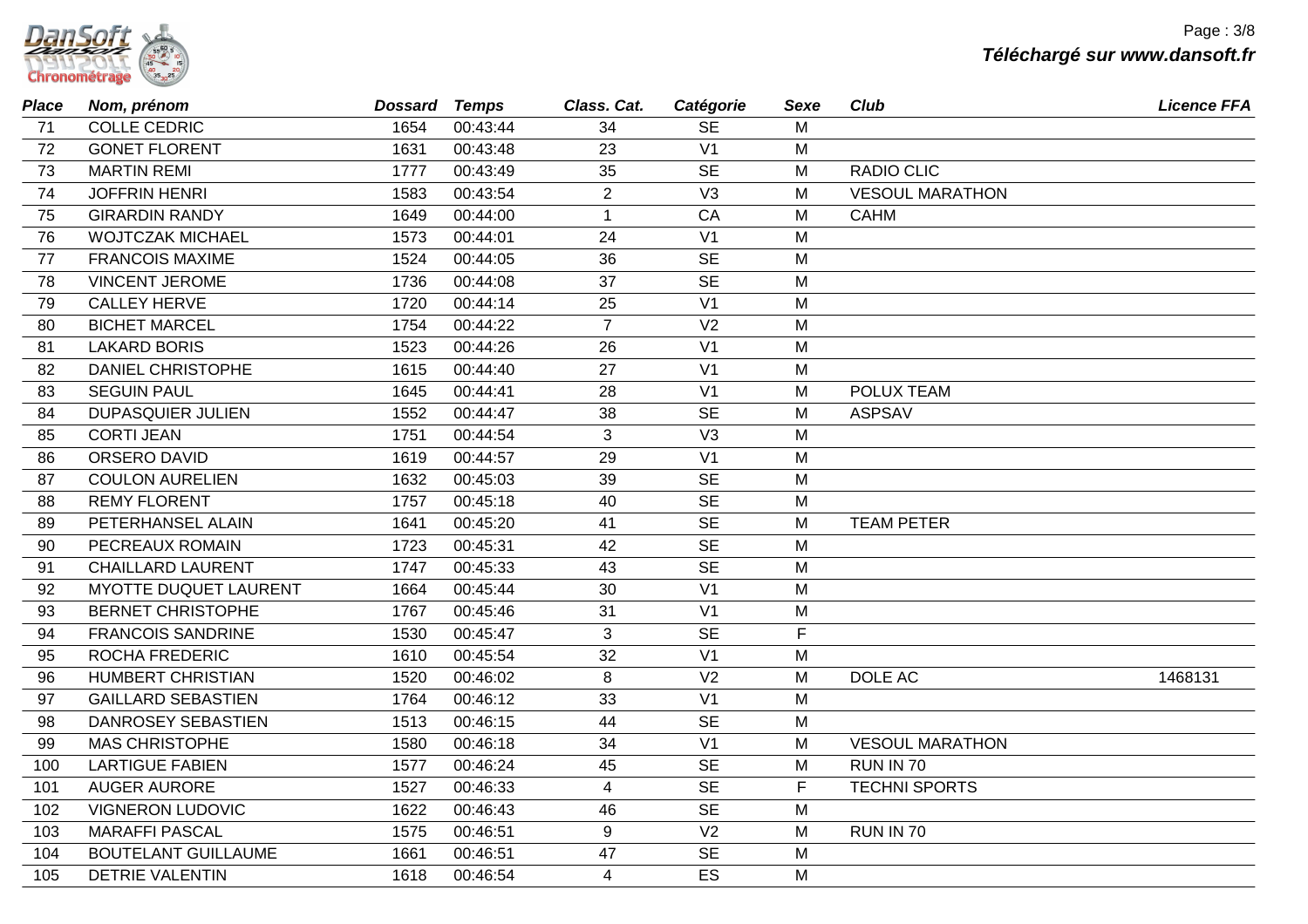| Tanson T             |  |
|----------------------|--|
| <b>Chronométrage</b> |  |

| <b>Place</b> | Nom, prénom                  | Dossard Temps |          | Class. Cat.    | Catégorie      | Sexe | <b>Club</b>               | <b>Licence FFA</b> |
|--------------|------------------------------|---------------|----------|----------------|----------------|------|---------------------------|--------------------|
| 106          | <b>MERLOT FLORENT</b>        | 1533          | 00:47:03 | 48             | <b>SE</b>      | M    |                           |                    |
| 107          | <b>BAIGUE HENRI</b>          | 1748          | 00:47:19 | 10             | V <sub>2</sub> | M    |                           |                    |
| 108          | <b>MICHEL FRANCOIS</b>       | 1655          | 00:47:21 | 11             | V <sub>2</sub> | M    | <b>US LARIANS</b>         |                    |
| 109          | DEVAUX JEAN CHRISTOPHE       | 1517          | 00:47:29 | 12             | V <sub>2</sub> | M    |                           |                    |
| 110          | <b>BOISTON BERNARD</b>       | 1787          | 00:47:33 | 13             | V <sub>2</sub> | M    |                           |                    |
| 111          | <b>CHARLES JEROME</b>        | 1727          | 00:47:35 | 49             | <b>SE</b>      | M    |                           |                    |
| 112          | <b>RENAUD CHRISTOPHE</b>     | 1730          | 00:47:36 | 35             | V <sub>1</sub> | M    |                           |                    |
| 113          | <b>SOLONEL BENOIT</b>        | 1774          | 00:47:57 | 50             | <b>SE</b>      | M    |                           |                    |
| 114          | PINOT CEDRIC                 | 1616          | 00:47:58 | 51             | <b>SE</b>      | M    |                           |                    |
| 115          | <b>MIEGE ERIC</b>            | 1769          | 00:48:00 | 52             | <b>SE</b>      | M    |                           |                    |
| 116          | <b>ROMAC LAURENT</b>         | 1729          | 00:48:04 | 36             | V <sub>1</sub> | M    |                           |                    |
| 117          | <b>VIENNOT JEAN PHILIPPE</b> | 1665          | 00:48:12 | 37             | V <sub>1</sub> | M    |                           |                    |
| 118          | <b>GROSSRIEDER FLORENT</b>   | 1519          | 00:48:20 | 3              | JU             | M    |                           |                    |
| 119          | SIBILLE JEROME               | 1611          | 00:48:21 | 38             | V <sub>1</sub> | M    |                           |                    |
| 120          | <b>LAMY CHRISTIAN</b>        | 1528          | 00:48:21 | 53             | <b>SE</b>      | M    |                           |                    |
| 121          | <b>MARGAINE PATRICK</b>      | 1503          | 00:48:22 | 39             | V <sub>1</sub> | M    |                           |                    |
| 122          | <b>GRUGEARD PHILIPPE</b>     | 1663          | 00:48:27 | 14             | V <sub>2</sub> | M    | <b>BALISE 25</b>          |                    |
| 123          | <b>VERNEY JEAAN LUC</b>      | 1563          | 00:48:38 | 40             | V <sub>1</sub> | M    |                           |                    |
| 124          | <b>BALLY JEAN CLAUDE</b>     | 1791          | 00:48:38 | 41             | V <sub>1</sub> | M    |                           |                    |
| 125          | <b>BRESSON ERIC</b>          | 1712          | 00:48:39 | 42             | V <sub>1</sub> | M    | <b>LUXEUIL ATHLE 70</b>   |                    |
| 126          | <b>MILLERET RICHARD</b>      | 1766          | 00:48:47 | 43             | V <sub>1</sub> | M    |                           |                    |
| 127          | <b>GRANGEOT BENOIT</b>       | 1794          | 00:48:48 | 54             | <b>SE</b>      | M    | <b>VIC</b>                |                    |
| 128          | <b>GOMEZ MANUEL</b>          | 1759          | 00:48:49 | 55             | <b>SE</b>      | M    |                           |                    |
| 129          | <b>BALLEVRE STEPHANE</b>     | 1722          | 00:48:53 | 44             | V <sub>1</sub> | M    | <b>CERCLE JUDO VESOUL</b> |                    |
| 130          | <b>ROUX DOMINIQUE</b>        | 1718          | 00:48:54 | $\overline{4}$ | V <sub>3</sub> | М    |                           |                    |
| 131          | <b>GEORGES LAURENCE</b>      | 1652          | 00:48:58 | $\mathbf{1}$   | V <sub>1</sub> | F    |                           |                    |
| 132          | <b>MANGIN LUC</b>            | 1544          | 00:49:01 | 45             | V <sub>1</sub> | M    | <b>TEAM SAINT MARTIN</b>  |                    |
| 133          | PAILLOTET CHRISTIAN          | 1581          | 00:49:05 | 15             | V <sub>2</sub> | M    | <b>VESOUL MARATHON</b>    |                    |
| 134          | <b>CHARPENTIER PHILIPPE</b>  | 1521          | 00:49:05 | 16             | V <sub>2</sub> | M    |                           |                    |
| 135          | <b>BICHET JEREMIE</b>        | 1627          | 00:49:11 | 56             | <b>SE</b>      | M    |                           |                    |
| 136          | <b>MARTIN FREDERIC</b>       | 1706          | 00:49:12 | 57             | <b>SE</b>      | M    |                           |                    |
| 137          | <b>SIMON CHRISTINE</b>       | 1589          | 00:49:14 | $\overline{2}$ | V <sub>1</sub> | F    | <b>VESOUL MARATHON</b>    |                    |
| 138          | PARISOT ELISABETH            | 1561          | 00:49:19 | 3              | V <sub>1</sub> | F    |                           |                    |
| 139          | PLUCHART AUDE                | 1626          | 00:49:23 | 5              | <b>SE</b>      | F    |                           |                    |
| 140          | <b>REIGNEY MICKAEL</b>       | 1786          | 00:49:33 | 58             | <b>SE</b>      | M    |                           |                    |
|              |                              |               |          |                |                |      |                           |                    |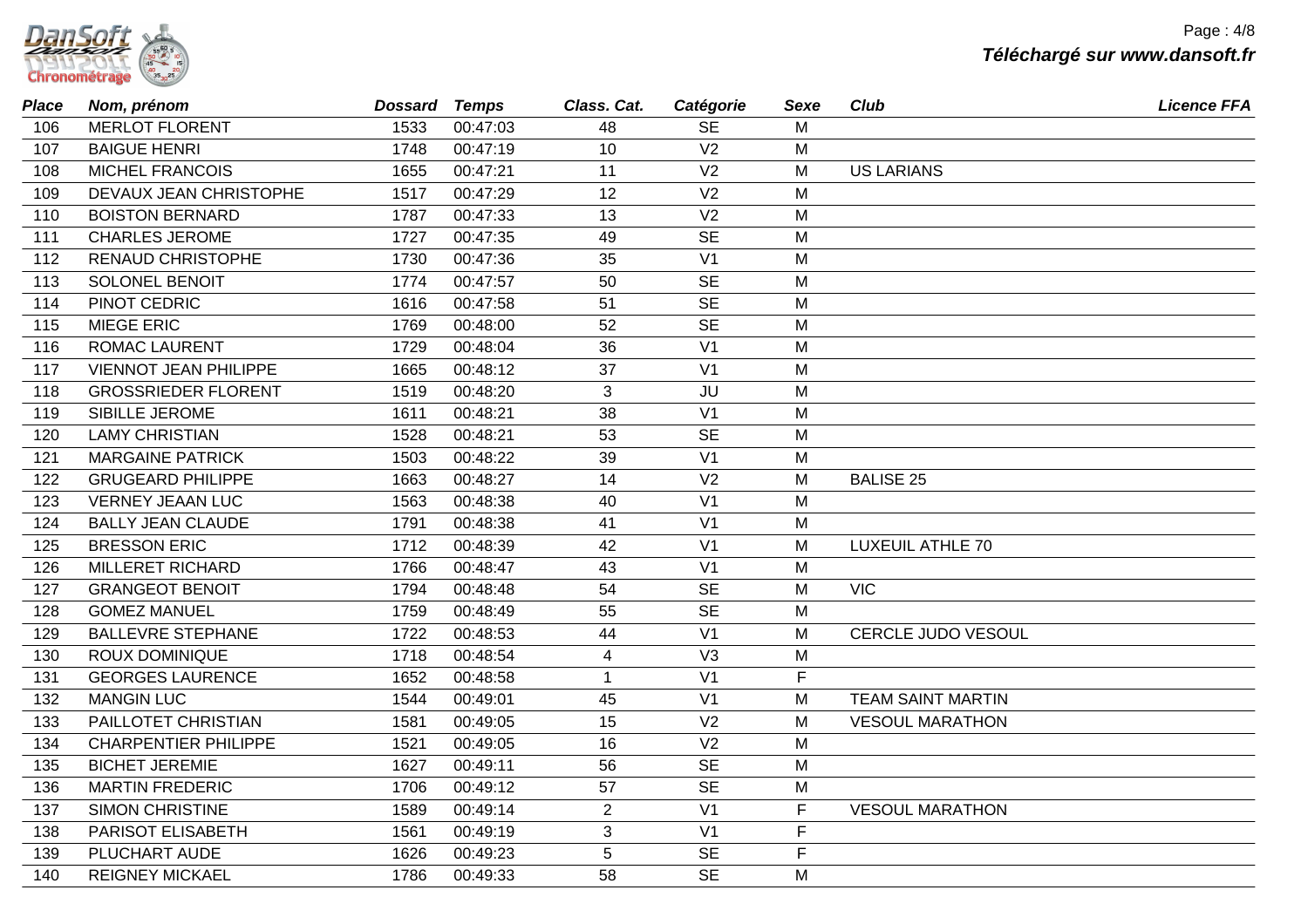| <i>DamSort</i>       |  |
|----------------------|--|
| <b>Chronométrage</b> |  |

| <b>Place</b> | Nom, prénom                  | <b>Dossard Temps</b> |          | Class. Cat.     | Catégorie      | Sexe         | <b>Club</b>              | <b>Licence FFA</b> |
|--------------|------------------------------|----------------------|----------|-----------------|----------------|--------------|--------------------------|--------------------|
| 141          | <b>LUCAS CARLOS</b>          | 1625                 | 00:49:35 | 17              | V <sub>2</sub> | M            |                          |                    |
| 142          | <b>GAMBA JEAN CHRISTOPHE</b> | 1582                 | 00:49:36 | 18              | V <sub>2</sub> | M            | <b>VESOUL MARATHON</b>   |                    |
| 143          | MAGHDAD MOHAMED              | 1525                 | 00:49:45 | 5               | V <sub>3</sub> | M            |                          |                    |
| 144          | MONGEY JEAN CLAUDE           | 1799                 | 00:49:50 | 19              | V <sub>2</sub> | M            |                          |                    |
| 145          | <b>MEUNIER FREDERIC</b>      | 1801                 | 00:49:52 | 46              | V <sub>1</sub> | M            |                          |                    |
| 146          | <b>LESCHENNE BENOIT</b>      | 1803                 | 00:50:04 | 59              | <b>SE</b>      | M            |                          |                    |
| 147          | CHEVROLET ANNE               | 1549                 | 00:50:05 | $\overline{4}$  | V <sub>1</sub> | F            |                          |                    |
| 148          | <b>MITEW NICOLAS</b>         | 1763                 | 00:50:09 | 60              | <b>SE</b>      | M            |                          |                    |
| 149          | PAGANESSI LAURA              | 1742                 | 00:50:12 | 2               | ES             | $\mathsf{F}$ |                          |                    |
| 150          | <b>COURVOISIER ROBERT</b>    | 1760                 | 00:50:18 | 20              | V <sub>2</sub> | M            |                          |                    |
| 151          | <b>DEFRAIN MARIE FRANCE</b>  | 1514                 | 00:50:18 | $5\phantom{.0}$ | V <sub>1</sub> | F            |                          |                    |
| 152          | <b>LAINE RICHARD</b>         | 1770                 | 00:50:25 | 61              | <b>SE</b>      | M            |                          |                    |
| 153          | <b>DOUZANT JACQUES</b>       | 1587                 | 00:50:30 | 6               | V3             | M            | <b>VESOUL MARATHON</b>   |                    |
| 154          | <b>MASONI CLAUDE</b>         | 1601                 | 00:50:34 | 21              | V <sub>2</sub> | M            | <b>VESOUL MARATHON</b>   |                    |
| 155          | <b>TRIMBACH PASCALE</b>      | 1701                 | 00:50:37 | $6\phantom{1}$  | V <sub>1</sub> | F            |                          |                    |
| 156          | <b>CARMINATI FRANCK</b>      | 1578                 | 00:50:45 | 22              | V <sub>2</sub> | M            |                          |                    |
| 157          | <b>GUICHARD MATTHIEU</b>     | 1771                 | 00:50:50 | 62              | <b>SE</b>      | M            |                          |                    |
| 158          | RAVAUX QUENTIN               | 1795                 | 00:50:50 | 63              | <b>SE</b>      | M            |                          |                    |
| 159          | <b>DIZIAIN VERONIQUE</b>     | 1599                 | 00:50:53 | $\mathbf{1}$    | V <sub>2</sub> | F            | <b>VESOUL MARATHON</b>   |                    |
| 160          | THUEILLON FREDERIC           | 1557                 | 00:50:54 | 23              | V <sub>2</sub> | M            | <b>ASPSAV</b>            |                    |
| 161          | <b>MANGIN NATHALIE</b>       | 1545                 | 00:50:57 | $\overline{7}$  | V <sub>1</sub> | F            | <b>TEAM SAINT MARTIN</b> |                    |
| 162          | <b>VEJUX JEAN</b>            | 1623                 | 00:50:59 | 47              | V <sub>1</sub> | M            |                          |                    |
| 163          | <b>FOURNIER NICOLAS</b>      | 1797                 | 00:50:59 | 64              | <b>SE</b>      | M            |                          |                    |
| 164          | PATOZ JEANNE                 | 1636                 | 00:51:00 | 3               | ES             | $\mathsf F$  |                          |                    |
| 165          | <b>VIEY CLAIRE</b>           | 1662                 | 00:51:10 | $\,6$           | <b>SE</b>      | F            |                          |                    |
| 166          | <b>JUWA ANDRE</b>            | 1717                 | 00:51:23 | $\overline{7}$  | V <sub>3</sub> | M            |                          |                    |
| 167          | JARAND JEAN LUC              | 1638                 | 00:51:24 | 24              | V <sub>2</sub> | M            |                          |                    |
| 168          | <b>MECHET LIONEL</b>         | 1620                 | 00:51:27 | 8               | V3             | M            |                          |                    |
| 169          | <b>MARIOTTE VINCENT</b>      | 1572                 | 00:51:30 | 65              | <b>SE</b>      | M            | <b>FC NOIDANS</b>        |                    |
| 170          | PAGNOT ARNAUD                | 1559                 | 00:51:31 | 66              | <b>SE</b>      | M            | <b>ASPSAV</b>            |                    |
| 171          | MONTAGNON JOEL               | 1605                 | 00:51:39 | 48              | V <sub>1</sub> | M            |                          |                    |
| 172          | <b>VURPILLOT GERALDINE</b>   | 1607                 | 00:51:42 | $\overline{7}$  | <b>SE</b>      | F            |                          |                    |
| 173          | PATOZ MATHILDE               | 1635                 | 00:51:52 | 8               | <b>SE</b>      | $\mathsf F$  |                          |                    |
| 174          | PEQUEGNOT ALAIN              | 1731                 | 00:51:52 | 49              | V <sub>1</sub> | M            |                          |                    |
| 175          | PATOZ ERIK                   | 1637                 | 00:51:53 | 25              | V <sub>2</sub> | M            |                          |                    |
|              |                              |                      |          |                 |                |              |                          |                    |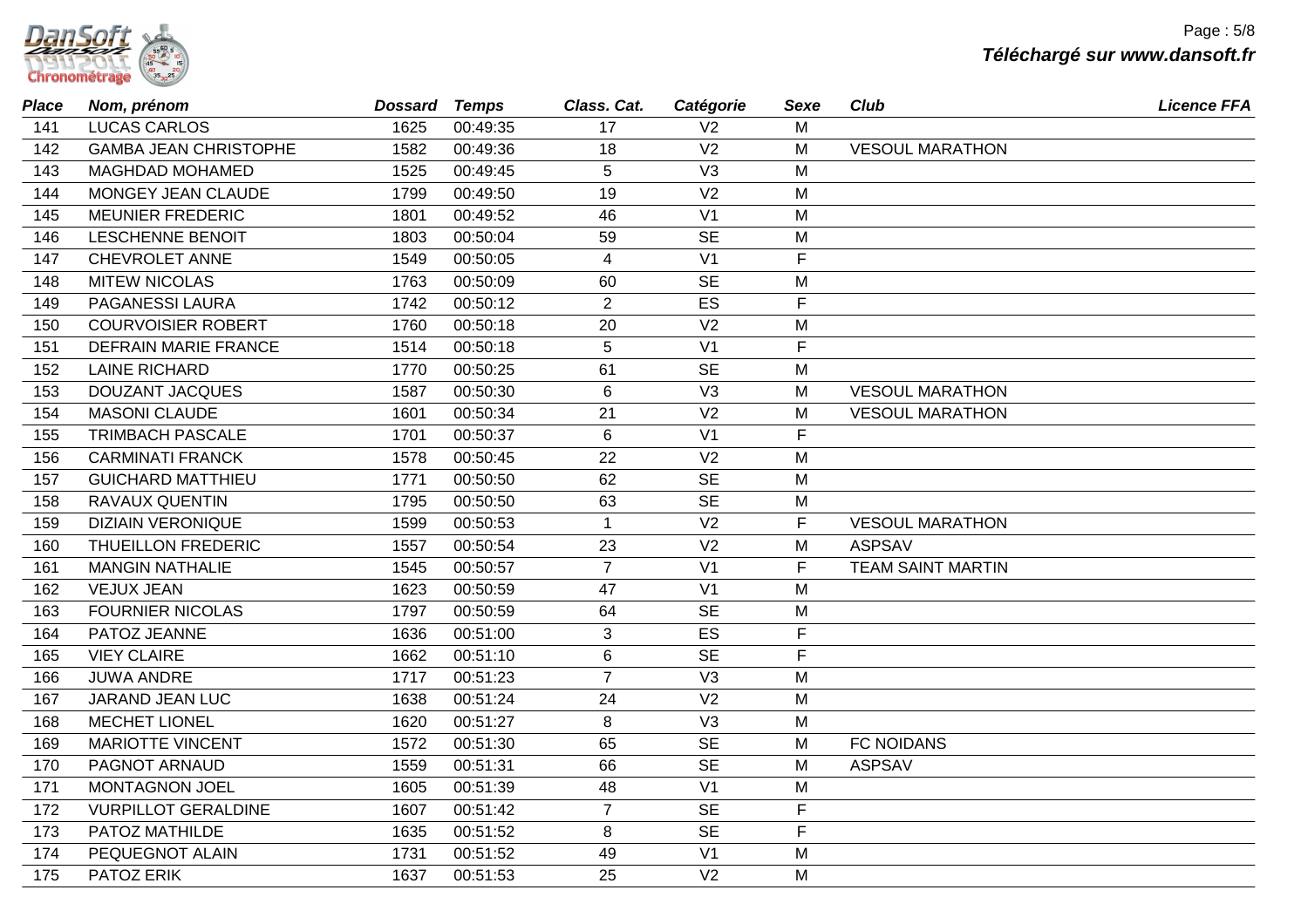| Tanson T             |  |
|----------------------|--|
| <b>Chronométrage</b> |  |

| <b>Place</b> | Nom, prénom               | Dossard Temps |          | Class. Cat.      | Catégorie      | Sexe           | Club                   | <b>Licence FFA</b> |
|--------------|---------------------------|---------------|----------|------------------|----------------|----------------|------------------------|--------------------|
| 176          | <b>VARINICH MARTIAL</b>   | 1556          | 00:52:01 | 26               | V <sub>2</sub> | М              | <b>ASPSAV</b>          |                    |
| 177          | <b>FERRET FREDERIC</b>    | 1574          | 00:52:09 | 67               | <b>SE</b>      | M              |                        |                    |
| 178          | <b>VOIDEY JEROME</b>      | 1508          | 00:52:16 | 50               | V <sub>1</sub> | M              |                        |                    |
| 179          | <b>BUATOIS MARC</b>       | 1571          | 00:52:22 | 68               | <b>SE</b>      | M              | <b>FC NOIDANS</b>      |                    |
| 180          | <b>MASONI AGNES</b>       | 1602          | 00:52:45 | $\overline{2}$   | V <sub>2</sub> | F              | <b>VESOUL MARATHON</b> |                    |
| 181          | <b>LAJUS ALEXIA</b>       | 1732          | 00:52:53 | $\boldsymbol{9}$ | <b>SE</b>      | $\mathsf{F}$   |                        |                    |
| 182          | POLISINI LAURA            | 1789          | 00:52:58 | 4                | ES             | $\mathsf F$    |                        |                    |
| 183          | <b>ANDRE FABIENNE</b>     | 1588          | 00:53:10 | 3                | V <sub>2</sub> | $\mathsf{F}$   | <b>VESOUL MARATHON</b> |                    |
| 184          | <b>JAZAT ROLAND</b>       | 1597          | 00:53:10 | 9                | V3             | М              | <b>VESOUL MARATHON</b> |                    |
| 185          | <b>DESPLEBIN PHILIPPE</b> | 1532          | 00:53:11 | 51               | V <sub>1</sub> | M              |                        |                    |
| 186          | <b>MOULIN ARNAUD</b>      | 1650          | 00:53:11 | 52               | V <sub>1</sub> | M              |                        |                    |
| 187          | <b>LARTIGUE LIONEL</b>    | 1546          | 00:53:13 | 53               | V <sub>1</sub> | M              | <b>FC NOIDANS</b>      |                    |
| 188          | <b>MAHON QUENTIN</b>      | 1651          | 00:53:13 | $\overline{4}$   | JU             | М              |                        |                    |
| 189          | <b>BERSOT EMILIE</b>      | 1734          | 00:53:27 | 10               | <b>SE</b>      | F              |                        |                    |
| 190          | <b>JEAN CAROLE</b>        | 1705          | 00:53:35 | 11               | <b>SE</b>      | $\overline{F}$ |                        |                    |
| 191          | <b>DUSSAUCY BERTRAND</b>  | 1800          | 00:53:42 | 54               | V <sub>1</sub> | M              |                        |                    |
| 192          | PISACRETA NADINE          | 1642          | 00:53:47 | $\overline{4}$   | V <sub>2</sub> | F              | <b>TRAIL NLOUE</b>     |                    |
| 193          | <b>HUMBERT ALINE</b>      | 1707          | 00:53:50 | 12               | <b>SE</b>      | $\mathsf F$    |                        |                    |
| 194          | <b>GIRARD FABRICE</b>     | 1509          | 00:53:52 | 55               | V <sub>1</sub> | М              | TEAM SAMU 70           |                    |
| 195          | PALENI EVELINE            | 1640          | 00:53:55 | 5                | V <sub>2</sub> | $\mathsf F$    |                        |                    |
| 196          | <b>CABOURO CYRIL</b>      | 1710          | 00:54:02 | 69               | <b>SE</b>      | M              | E.M.F. N°1             |                    |
| 197          | <b>BOUVEROT PASCAL</b>    | 1739          | 00:54:30 | 56               | V <sub>1</sub> | M              |                        |                    |
| 198          | <b>ERARD DAMIEN</b>       | 1793          | 00:54:36 | 10               | V3             | M              |                        |                    |
| 199          | MOUGE MAXIME              | 1606          | 00:54:50 | 70               | <b>SE</b>      | M              |                        |                    |
| 200          | <b>GARRIDO MOISE</b>      | 1617          | 00:54:55 | 71               | <b>SE</b>      | M              |                        |                    |
| 201          | PERNOT CYPRIEN            | 1629          | 00:54:57 | 72               | <b>SE</b>      | M              |                        |                    |
| 202          | <b>MIGNON JOSEPHINE</b>   | 1656          | 00:54:59 | 13               | <b>SE</b>      | $\mathsf F$    |                        |                    |
| 203          | PETRIGNET DELPHINE        | 1630          | 00:55:02 | 14               | <b>SE</b>      | F              |                        |                    |
| 204          | <b>HUMBERT DIDIER</b>     | 1600          | 00:55:03 | 27               | V <sub>2</sub> | M              | <b>VESOUL MARATHON</b> |                    |
| 205          | <b>CHOFFAT EMMANUEL</b>   | 1534          | 00:55:04 | 28               | V <sub>2</sub> | M              |                        |                    |
| 206          | <b>DONVAL ALEXIS</b>      | 1708          | 00:55:09 | 29               | V <sub>2</sub> | M              |                        |                    |
| 207          | <b>REVERON ANNIE</b>      | 1515          | 00:55:10 | $\,6\,$          | V <sub>2</sub> | $\mathsf F$    |                        |                    |
| 208          | MOUGENOT HERVE            | 1565          | 00:55:22 | 30               | V <sub>2</sub> | M              |                        |                    |
| 209          | <b>DETRIE MAXIME</b>      | 1608          | 00:55:23 | 5                | ES             | M              |                        |                    |
| 210          | <b>COLINOT YVES</b>       | 1598          | 00:55:27 | 31               | V <sub>2</sub> | м              | <b>VESOUL MARATHON</b> |                    |
|              |                           |               |          |                  |                |                |                        |                    |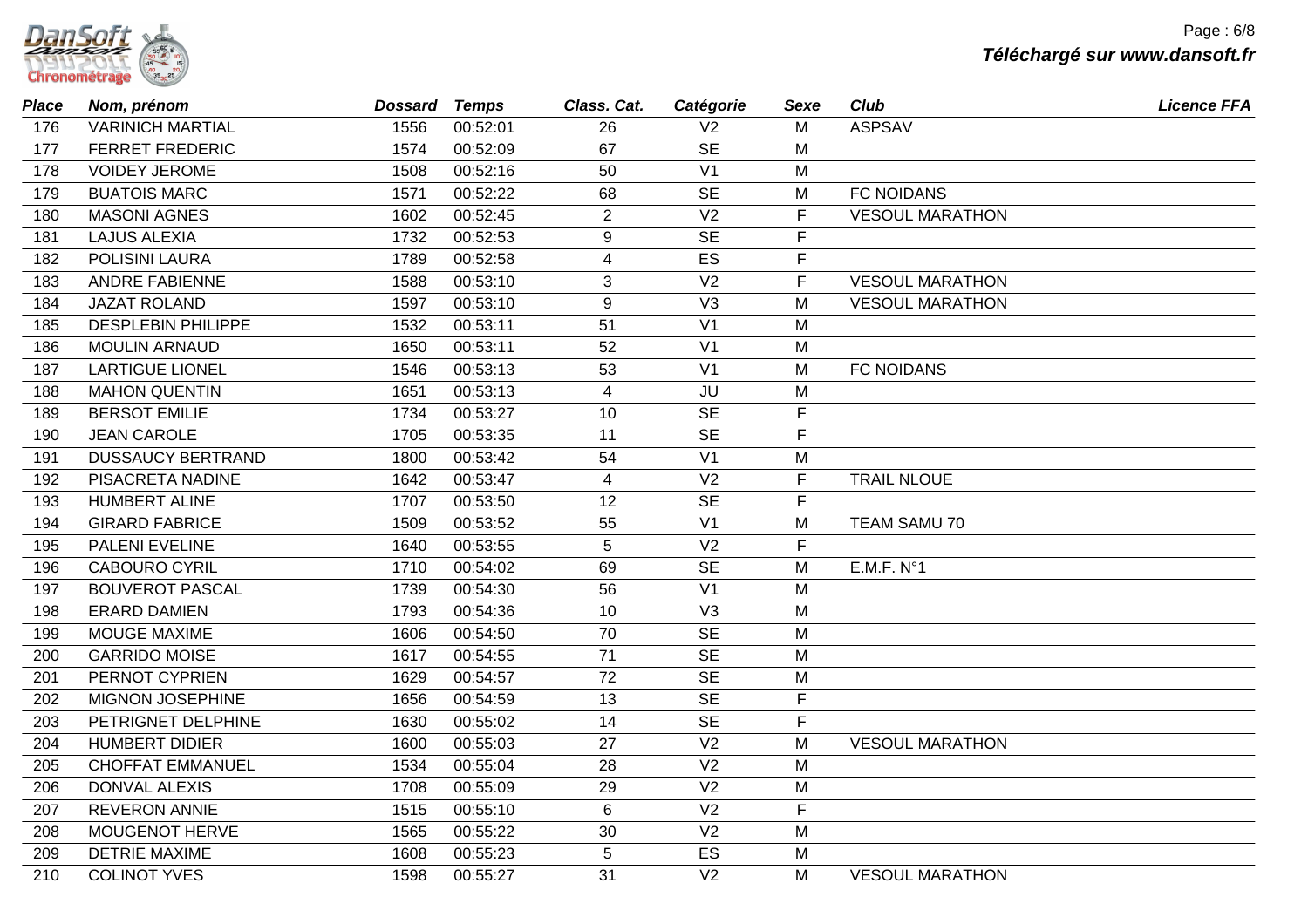| 2217.5017            |  |
|----------------------|--|
| <b>Chronométrage</b> |  |

| <b>Place</b> | Nom, prénom               | Dossard | Temps    | Class. Cat.    | Catégorie      | Sexe        | Club                   | <b>Licence FFA</b> |
|--------------|---------------------------|---------|----------|----------------|----------------|-------------|------------------------|--------------------|
| 211          | <b>SANTOS VERONIQUE</b>   | 1536    | 00:55:32 | 8              | V <sub>1</sub> | F           |                        |                    |
| 212          | <b>ROUSSEL ROMUALD</b>    | 1772    | 00:55:34 | 57             | V <sub>1</sub> | M           |                        |                    |
| 213          | <b>CHEVALLIER OLIVIER</b> | 1790    | 00:55:36 | 58             | V <sub>1</sub> | M           |                        |                    |
| 214          | <b>BERTIN AURELIEN</b>    | 1746    | 00:55:57 | 73             | <b>SE</b>      | M           |                        |                    |
| 215          | <b>GURNAUD DAMIEN</b>     | 1543    | 00:56:13 | 59             | V <sub>1</sub> | M           |                        |                    |
| 216          | <b>MAURICE VINCENT</b>    | 1752    | 00:56:27 | 74             | <b>SE</b>      | M           |                        |                    |
| 217          | <b>GENET MELANIE</b>      | 1510    | 00:56:52 | 15             | <b>SE</b>      | F           |                        |                    |
| 218          | <b>BOUTEILLER MICKAEL</b> | 1644    | 00:56:59 | 75             | <b>SE</b>      | M           | <b>BPBFC LUXEUIL</b>   |                    |
| 219          | BERGERET PIERRE LUC       | 1621    | 00:57:01 | 76             | <b>SE</b>      | М           |                        |                    |
| 220          | <b>ROMARY CLEMENCE</b>    | 1773    | 00:57:05 | 16             | <b>SE</b>      | $\mathsf F$ |                        |                    |
| 221          | <b>VARLET CYRILLE</b>     | 1762    | 00:57:24 | 60             | V <sub>1</sub> | M           |                        |                    |
| 222          | <b>CORROY ELEONORE</b>    | 1785    | 00:57:36 | 17             | <b>SE</b>      | F           | <b>WOLF TEAM</b>       |                    |
| 223          | <b>DEVAUX MARLENE</b>     | 1518    | 00:57:41 | 9              | V <sub>1</sub> | F           |                        |                    |
| 224          | <b>MATHIEU EMMANUEL</b>   | 1604    | 00:58:06 | 61             | V <sub>1</sub> | M           | <b>TEAM ADELANS</b>    |                    |
| 225          | <b>WICKY PAULINE</b>      | 1526    | 00:58:23 | 18             | <b>SE</b>      | F           |                        |                    |
| 226          | LAURENCOT VERONIQUE       | 1512    | 00:58:46 | 10             | V <sub>1</sub> | $\mathsf F$ |                        |                    |
| 227          | <b>FAIVRE CELINE</b>      | 1579    | 00:59:05 | 11             | V <sub>1</sub> | F           | <b>VESOUL MARATHON</b> |                    |
| 228          | <b>AYME MARIE</b>         | 1584    | 00:59:31 | 19             | <b>SE</b>      | F           | <b>VESOUL MARATHON</b> |                    |
| 229          | <b>DAMAS DOMINIQUE</b>    | 1570    | 00:59:37 | 32             | V <sub>2</sub> | M           |                        |                    |
| 230          | <b>JEANNIN JOEL</b>       | 1758    | 00:59:47 | 11             | V3             | М           |                        |                    |
| 231          | SALOME SOPHIE             | 1595    | 01:00:34 | 12             | V <sub>1</sub> | F           | <b>VESOUL MARATHON</b> |                    |
| 232          | PLOY CHRISTOPHE           | 1586    | 01:00:35 | 33             | V <sub>2</sub> | M           | <b>VESOUL MARATHON</b> |                    |
| 233          | <b>ROUX DOMINIQUE</b>     | 1719    | 01:00:48 | $\overline{7}$ | V <sub>2</sub> | F           |                        |                    |
| 234          | <b>NOUVION MAX</b>        | 1603    | 01:01:09 | 12             | V3             | M           |                        |                    |
| 235          | <b>BRETON MARIE</b>       | 1540    | 01:02:12 | 13             | V <sub>1</sub> | F           |                        |                    |
| 236          | PAUFERT ALAIN             | 1539    | 01:02:13 | 13             | V <sub>3</sub> | M           | VAL DE GRAY MARATHON   |                    |
| 237          | SILHOL XAVIER             | 1569    | 01:02:14 | 62             | V <sub>1</sub> | M           |                        |                    |
| 238          | <b>AGNELOT EMMANUEL</b>   | 1740    | 01:02:43 | 63             | V <sub>1</sub> | M           |                        |                    |
| 239          | <b>GANNARD MATTHIEU</b>   | 1792    | 01:03:24 | 77             | <b>SE</b>      | M           | <b>VIC</b>             |                    |
| 240          | <b>BAIGUE ADRIEN</b>      | 1749    | 01:03:27 | 78             | <b>SE</b>      | M           |                        |                    |
| 241          | <b>GAUDEFROY FREDERIC</b> | 1566    | 01:03:38 | 34             | V <sub>2</sub> | M           | ASC CORA VESOUL        |                    |
| 242          | <b>GUSTIN DOMINIQUE</b>   | 1725    | 01:03:43 | 64             | V <sub>1</sub> | M           |                        |                    |
| 243          | <b>CHANET CLAUDE</b>      | 1596    | 01:04:16 | $\mathbf{1}$   | V <sub>4</sub> | М           | <b>VESOUL MARATHON</b> |                    |
| 244          | <b>NADJAR MOUAZ</b>       | 1728    | 01:05:01 | 79             | <b>SE</b>      | М           |                        |                    |
| 245          | <b>NOSARI MARION</b>      | 1784    | 01:05:22 | $\mathbf{1}$   | CA             | F           |                        |                    |
|              |                           |         |          |                |                |             |                        |                    |